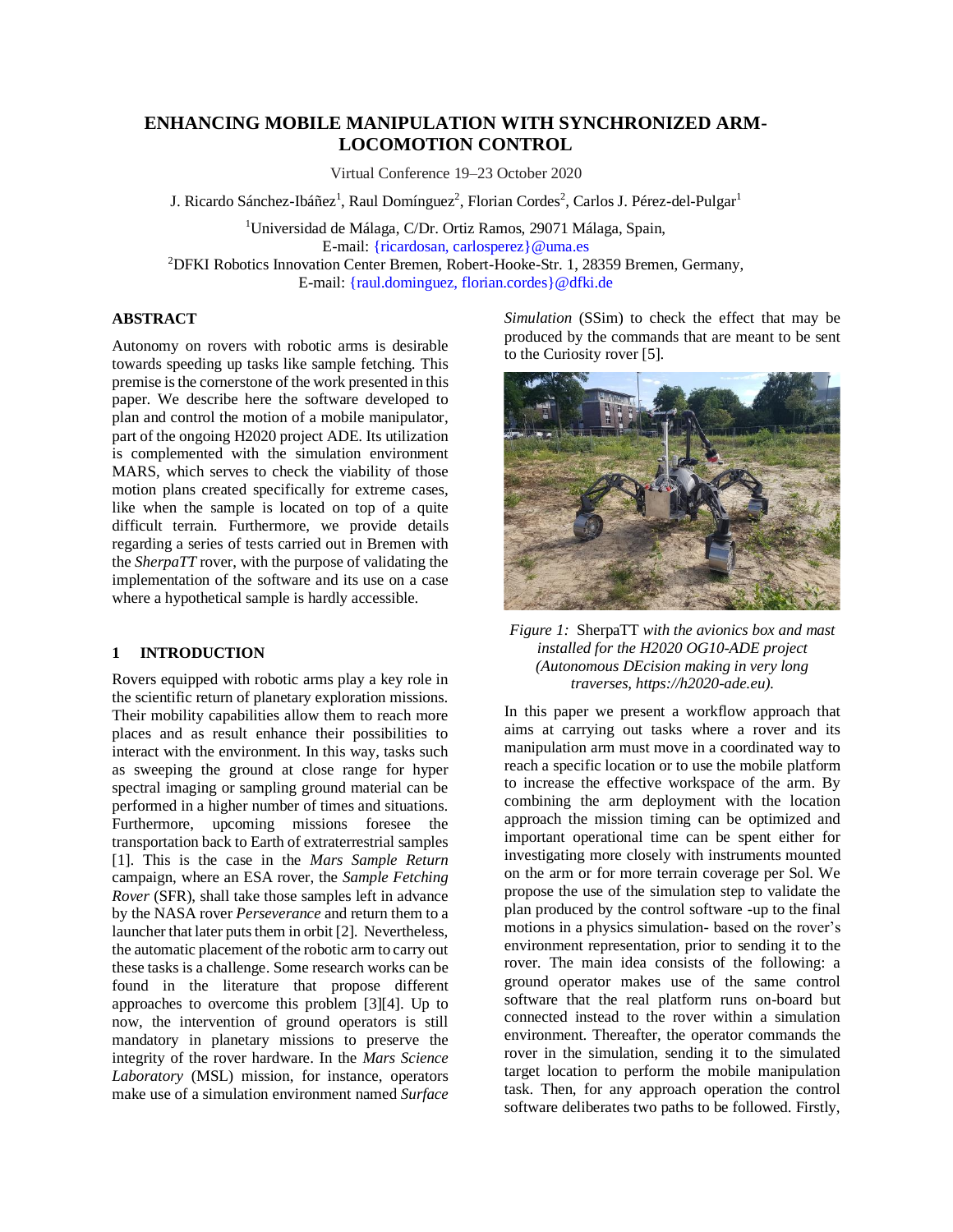one that guides the rover mobility system to make the robot get closer to the destination. Later, a second one, serves as a reference for the arm to adopt different configurations according to the robot location, in order to coordinate the motion of both. By completing the operation in the simulation first, the operator has a major degree of confidence to command the same operations on the remote rover. In this way, we provide an additional safety measure to avoid any unforeseen risk, while we take advantage of the same control software that is executed on-board.

### **2 TARGET PLATFORMS**

We make use of MARS (*Machina Arte Robotu Simulans*, https://github.com/rock-simulation/mars), a modular robotics simulator, along with the *SherpaTT* rover, depicted in Fig. 1.

### **2.1 SherpaTT**

This four-legged articulated rover is equipped with a 6DoF robotic arm. The four legs can keep all wheels in permanent ground contact, while actively controlling the roll and pitch of the central body, hence the orientation of the manipulator arm. The *SherpaTT* rover already proved its field readiness in two 4-week field deployments in Utah (2016) and Morocco (2018). The control software for the overall combined platform and manipulator movements is the Mobile Manipulation component developed for the H2020 project ADE and will be tested in a field campaign on Fuerteventura by the end of 2020.

# **2.2 MARS**

The simulation of *SherpaTT* has been developed in MARS. It is a robotics simulator developed and used extensively by DFKI, used traditionally to validate modifications in the robotic software and find and debug any failure. Moreover, it is also convenient to continue a development when the robot is not available or to save time avoiding robotic setups. In addition, the simulator can be used to assess the suitability of certain commands, for instance, to evaluate if the robot would be capable of traversing a certain slope.

In the core of MARS lies the physics engine *Open Dynamics Engine* (ODE, https://www.ode.org/), which provides realistic physics simulations of rigid body dynamics including collisions. Around ODE, a large set of libraries has been implemented that allows the use of convenient features. These include the control of the simulation execution (e.g. starting, stopping, going step-by-step), the load of URDFbased robot models and virtual environments (scenes), the visualization of the simulation execution in realtime and the simulation of the functioning of motors and sensors. MARS software design incorporates a plugin mechanism that eases the addition of new functionalities without modifying the core libraries. The *Control Center*is the central class in charge of the management and communication with the physics engine. Around this class, managers for *Entities*, *Motors*, *Joints*, *Sensors*, *Simulation Nodes*, *Controllers* and *Graphics* provide all needed features for development, testing and identifying advantages and disadvantages of both robot controllers and design.

To simulate a robotic mission in a realistic way, only running the robotics simulator is not enough. A Robotics Control Operating System is needed as well to connect the different software components that run on the system as in the real case. For this reason, the *RObot Construction Kit* or ROCK (http://rockrobotics.org) framework is used to develop tasks that allow the use of the simulation environment in coordination with other robotic software components. This is in fact consistent with the components that will control the low-level mechanisms of *SherpaTT* when running on the non-simulated system.

The *SherpaTT* simulation robot model developed at DFKI is completely compatible with MARS. It includes all the sensors and actuators that the robot currently has, including the avionics box and the mast integrated for the OG10-ADE project. In Fig. 2 is shown this model of *SherpaTT*, placed within the simulated environment that includes the virtual model of the area where the tests described later in this work are made. The simulation environment was produced using a point cloud generated by a drone survey of such area. Furthermore, communications with both simulated and physical robot are possible thanks to the same API, which is shown in the schematic Fig. 3 depicts.



*Figure 2: The SherpaTT Simulation includes all sensors available on the rover and the software that controls the simulated rover are the same except for the hardware drivers.*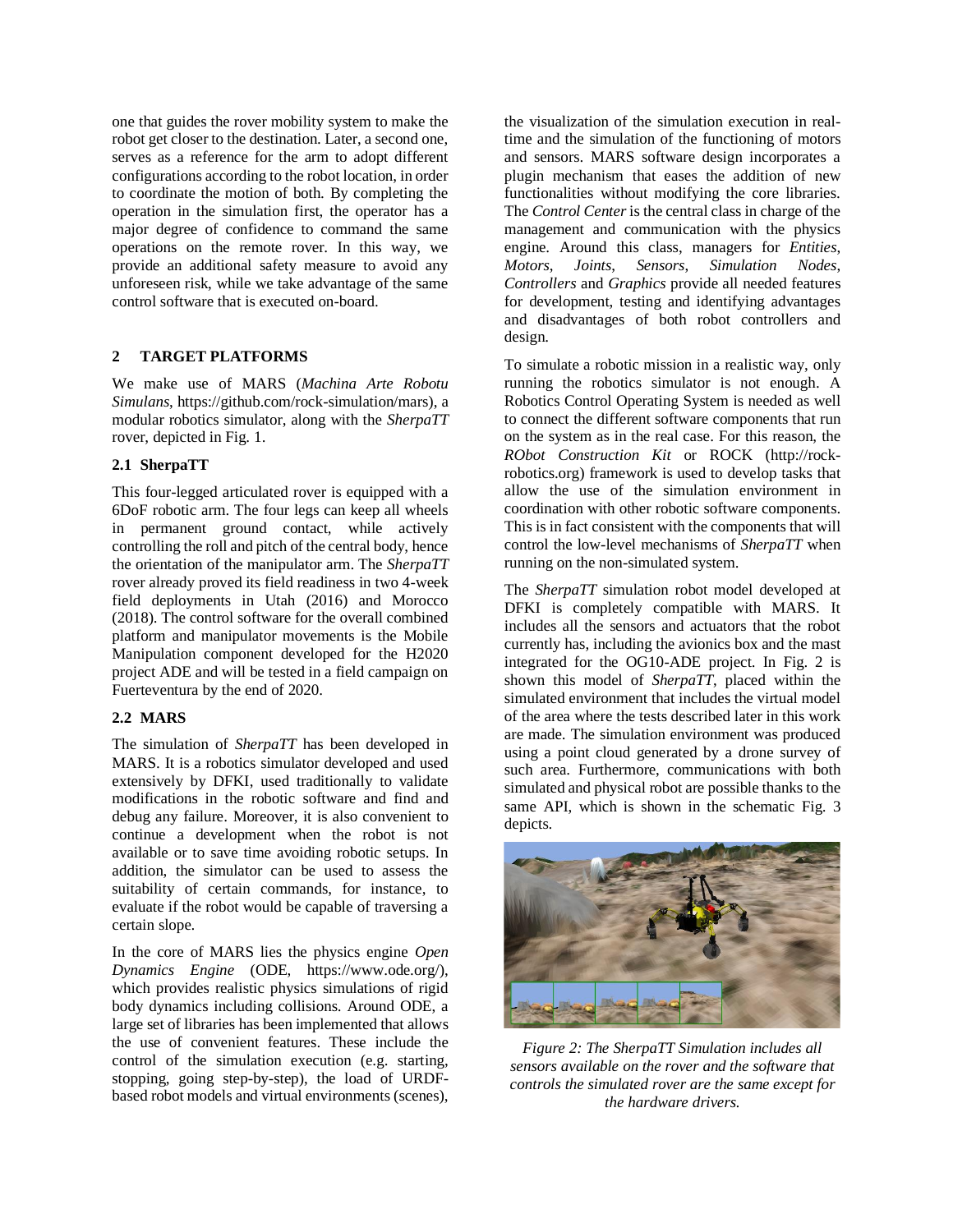

*Figure 3: Schematic of the mobile manipulation software architecture, showing its connections with targets and libraries.* 

### **3 MOBILE MANIPULATION SOFTWARE**

#### **3.1 Architecture**

The planning and control software developed for performing mobile manipulation tasks is based on four classes as shown in Fig. 3. The main class, the *MobileManipMotionPlanner*, serves as the interface with the harness component, which in turn uses the API to communicate with either the SherpaTT rover or its virtual equivalent within the MARS environment. This class receives a *Digital Elevation Model* or DEM and creates consequently an instance of the *MobileManipMap* class to handle it. The latter class includes such DEM and oversees the computation of the obstacles and the creation of the cost map that is later used to generate a motion plan. Once a motion plan is deliberated by means of the corresponding class (*MotionPlan*), it can be executed by creating an instance of the *MobileManipExecutor* class, which in turn contains such motion plan.

This software is implemented with the intention of performing two kinds of operation. The first of them is the *Atomic Operation*, which consists of exclusively controlling the arm to make a certain movement, and therefore is out of the scope of this paper. The second operation is the *Coupled Arm-rover Motion Operation*, which must be produced by means of the *Path & Motion Planning* libraries based on the 2D and 3D versions of the *Fast-Marching Method* (FMM) [6]. The latter operation consists of coordinating the rover and the arm in a synchronous fashion to reach the location of a sample and place the end effector on it. Thereafter, it is foreseen the execution of a particular task to do something with the sample, e.g. place the end effector in contact with the sample, pick up a sample of soil or drop it.

The sequence of actions taken to make the rover perform a *Coupled Arm-rover Motion Operation* is explained as follows. First, the harness component calls the *MobileManipMotionPlanner* to instantiate the class. This constructor has the rover surrounding DEM, with all its metadata, as parameter. This DEM is then processed to calculate the obstacles and cost maps. Later on, the harness component requests a motion plan that is based on the initial rover pose (position and orientation) and the estimated sample location. This method generates the rover path and manipulator trajectory using the FMM algorithm. Both depend on the provided information and the *MobileManipMap* object. If the sample can be in fact reached, a *MotionPlan* instance is sent to the *MobileManipExecutor* with the class constructor. Once it is stored, the subsystem would be ready to run the motion plan, which would begin once the harness indicates so.

#### **3.2 Path & Motion Planning**

The objective of the motion planner is to reach the sample position and place the rover manipulator close to it, i.e. 10-20 cm far. The proposed algorithm for rover path and arm trajectory generation is, as stated before, based on the FMM algorithm, making use of 2D and 3D workspaces respectively. In a few words, this method computes the numerical solution of a wave that propagates through the environment starting from a certain point. The rate at which the wave propagates depends on the cost assigned to every part of such an environment, which is discretized into a grid. Thus, FMM computes the minimal time at which the wave arrives at each grid node. Then, by making use of the gradient descent method, a path is retrieved from any point to the one from which the wave started expanding. The main advantages of using this method are:

Smooth trajectories generation: unlike other methods like  $A^*$  or  $D^*$ , the turning angles of the paths obtained through FMM are not restricted at all. Besides, the location of the waypoints making up these paths are not constrained to the location of the grid nodes, meaning they can be anywhere within the workspace. In this way, it is not necessary to apply any post-processing to the path to smooth it.

- **Optimal solution.** FMM numerically solves the propagation of a wave using the *eikonal* equation, an expression that correlates the propagation rate with a cost value defined at any workspace point. In this way, the retrieved paths always tend to be optimal, and the only error committed is due to the grid discretization. Other grid-search based methods like Field-D\*[7] or Theta\*[8] cannot ensure this, since, although the computed paths can be also smooth, they make use of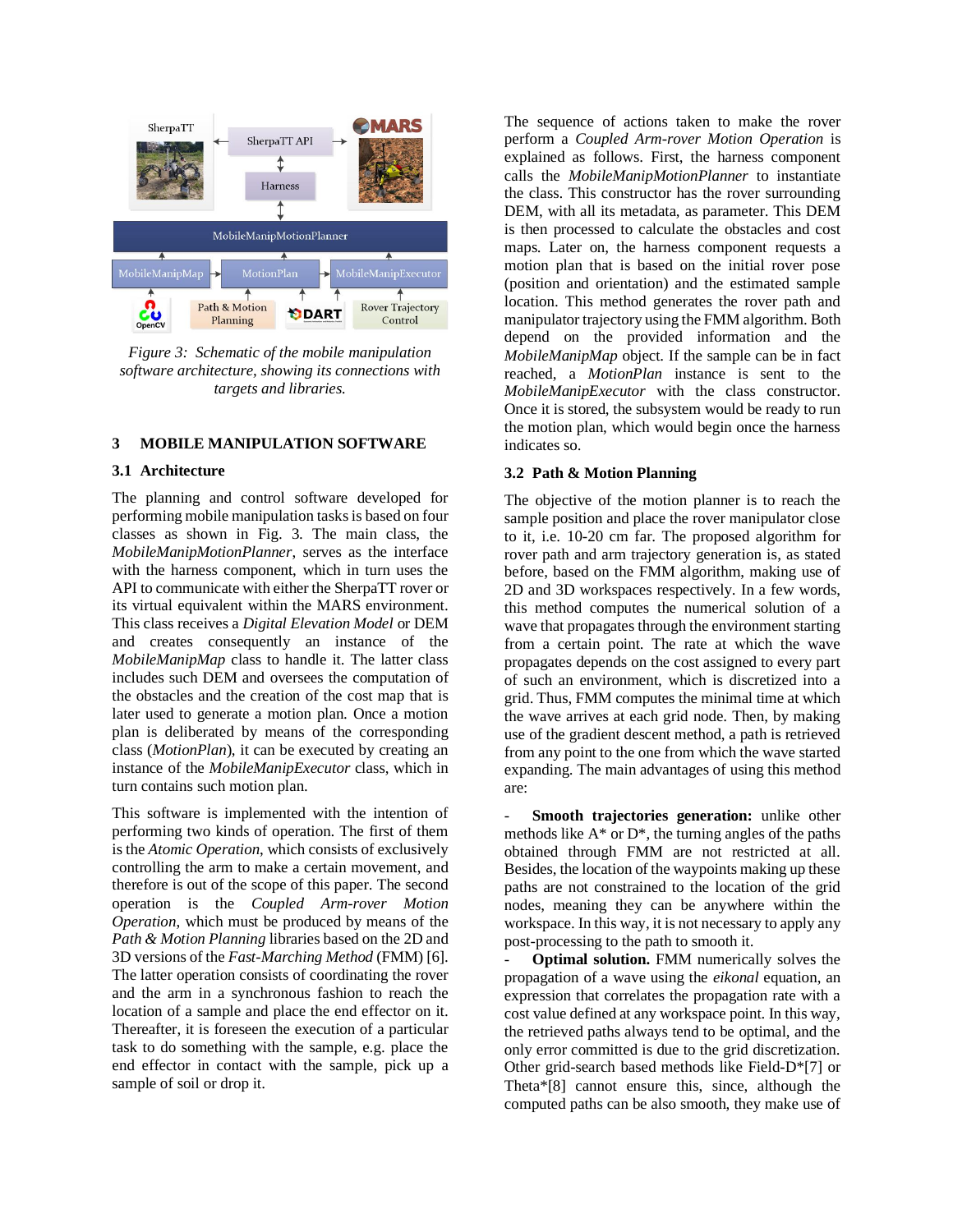estimation methods that introduce more error and, in some cases, can produce suboptimal solutions.

Computer complexity. It is like other path planning algorithms with fewer features, using a Dijkstra-based grid-search method to visit each grid node. The computer complexity is similar to A\* and D<sup>\*</sup>, the most typical path planning algorithms. However, as shown, this method is much better in some features.

Parallelization. Since FMM computes the optimal solution of a wave propagation, by using its bi-directional version it can be parallelized: two waves can be propagated, one originated from the start and the other from the goal location. Then, they encounter at an intermediate point and, because of the nature of FMM, the whole path between start and goal is the concatenation of the path between the intermediate point and the start and between the intermediate point and the goal. This would be useful in the case of using multiple cores processors.

Therefore, the proposed algorithm can generate the rover path and the manipulator end effector trajectory, given a 2D cost map, an initial rover position and the sample location, which corresponds to the desired final manipulator end effector position. Then, by using the inverse kinematics, a profile of the rover joint references can be generated depending on the relation between the rover path and the end effector trajectory. Since the cost map has a direct effect on the resulting path and end effector trajectory, the error committed to build it is here relevant. In this sense, the rover and the sample positions, as well as the DEM, are provided with their respective accuracy. The sum of all estimation errors provided has an impact on the uncertainty of the end effector position as shown in Fig. 5. In this figure, the main reference frames from the rover and manipulator are shown. The first one is the rover position frame with respect to the world frame. Any error on the rover pose is extended to the end effector frame, e.g. a yaw error would increase the end effector position error based on the distance between the rover and the end effector frames (*L*). On the other hand, an error on the sample location would also increase the total error committed by the manipulator. Taking into consideration these errors, a sphere can be defined. It represents the error space, i.e. the manipulator end effector would be in any place within the sphere. Therefore, the size of this sphere is proportional to the amount of introduced error. Assuming the manipulator has a Force/Torque sensor on the end effector, the vertical error could be reduced by detecting the instant time the manipulator is in contact with the surface. It would belong to the final stage of the manipulator movement.



*Figure 5: Relation between the estimation errors.*

The provided DEM is processed to detect obstacles in the surrounding area of the rover. Two parameters are derived from the elevation data: the slope and the roughness. By means of thresholds values based on previous experiments [9], obstacles can be determined on the map. Thereafter, thanks to the OpenCV library, a metric indicating the distance from any pixel to the closest obstacle can be computed. It serves to produce a cost map that tends to make paths get further from obstacles by means of repulsive fields. The size of these obstacles may be larger due to the amount of estimation error introduced. Therefore, reachability of some samples could be set as unfeasible by the algorithm because of the DEM error, although they could in fact be reached. For example, in Fig. 6 there is a small corridor in position (5,15) that could be closed if there were a big estimation error on the DEM. Therefore, it is important to reduce DEM error to avoid those cases where the algorithm would state that the sample cannot be reached even when it could be in fact.



*Figure 6: Cost map example.*

The FMM does not ensure by itself the arrival of the path following a certain heading final condition. This is because rather than the direction the vehicle is heading, only the 2-D position of the waypoints is considered when computing a path, being the heading of each of these waypoints just the tangent to the path they make up. Moreover, this method does not consider the shape and kinematic configuration of the vehicle, using a simplification in the form of a single point in space. Nevertheless, it is still possible to define a cost map that considers the distance between the rover center and the sample location, while at the same time the rover arrives facing the sample.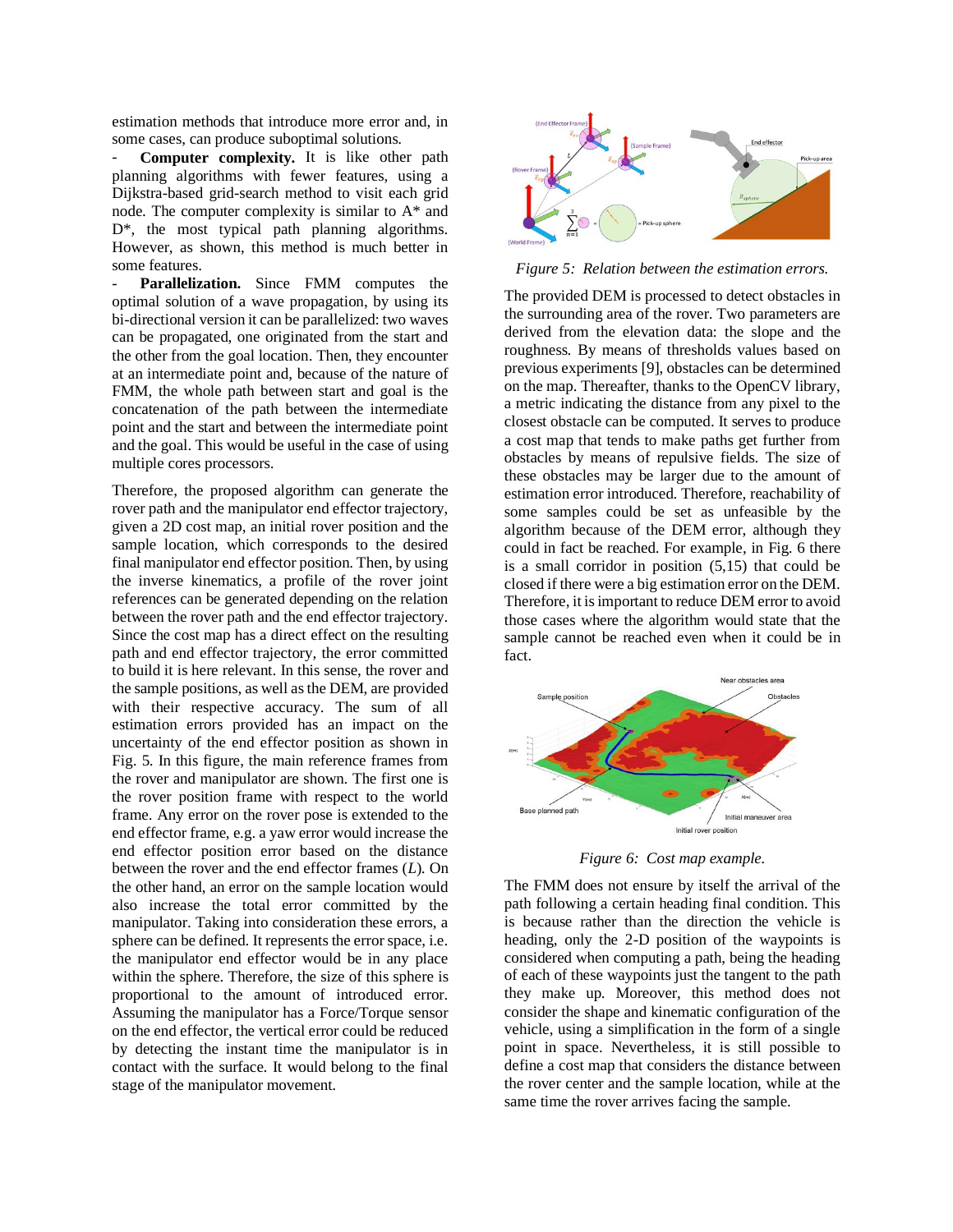

*Figure 7: Example case of ensuring the path goes straight to the sample. (Above) The rover, depicted as a blue circle, follows the path towards the sample in the red dot. (Below) Corresponding Traversability and Cost maps created using the DEM.*



*Figure 8: URDF model of SherpaTT (grey) and its manipulator (yellow).*

Once the base trajectory is planned, the algorithm generates a new path for the manipulator to reach the sample. During the planning phase, it is necessary to consider possible collisions of the arm with the rover itself (legs, wheels, cameras mast…). To do this, the open source library DART (Dynamic Animation and Robotics Toolkit) is used to detect collisions, together with an URDF model of the whole rover. This model contains the virtual collision objects corresponding to the whole system, as depicted in Fig. 8. By using it, a reachability volume of the manipulator can be generated, which defines what positions of the arm are fully safe. The reachability volume of *SherpaTT* is shown in Fig. 9. If the planner places the arm wrist inside this reachability volume, it is completely ensured that the arm will not collide with the rover. So, to later obtain a 3D path to be tracked by the wrist, a tunnel shaped volume of cost is built surrounding the rover base path, employing the stated reachability volume of the manipulator. An example of this cost tunnel is shown in Fig. 10, where a section of the tunnel shows its interior cost distribution. Basically, the cost is defined in a way it gets higher values while being closer to the limits of the tunnel. In this way, we benefit keeping the wrist as far as possible from the non-reachable areas.



*Figure 9: Reachability volume of the manipulator, where reachable zones are colored from red (far from limits) to blue (near limits).*



*Figure 10: Rover path (white), with the generated tunnel volume associated to it.*

Inside this tunnel, the FMM in a 3D version generates a trajectory for the manipulator to reach the sample. An example of a trajectory is shown in Fig. 11, where the initial configuration of the arm is also shown. Next, it is needed to match the manipulator waypoints with the rover planned path. In this stage, it can be configured how the arm is deployed: at the beginning, during the trajectory or close to the sample. Finally,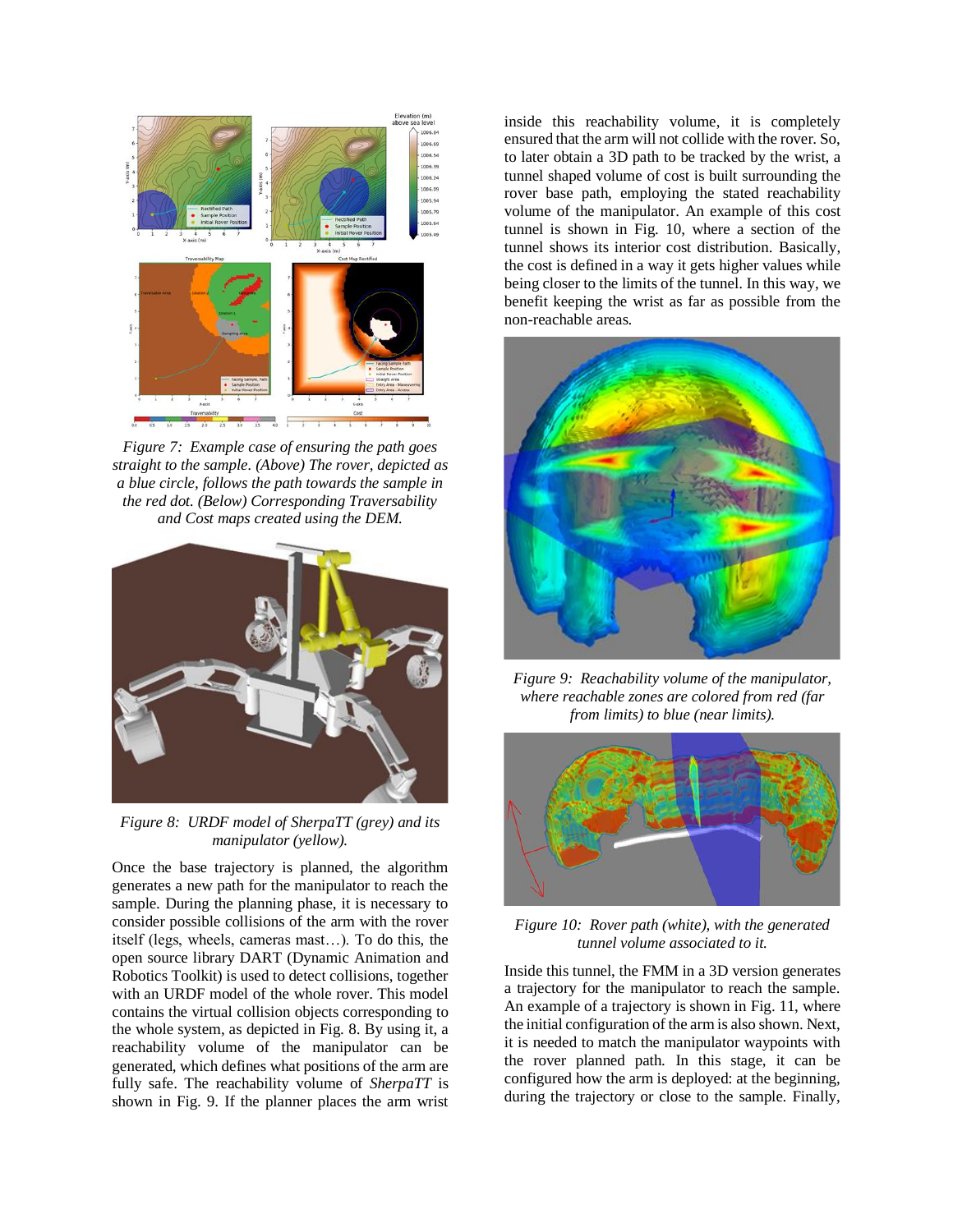the arm positions profile is obtained by means of the inverse kinematic model of the manipulator at every waypoint of the trajectory. The end-effector joints positions are set ensuring the last segments of the arm do not collide with anything.



*Figure 11: Rover path (white) and arm wrist (blue) trajectories, together with the initial arm configuration (black).*

Finally, the *MobileManipExecutor* class serves as the controller that provides the commands to the Sherpa API. According to the state of both the rover and the arm, it returns the rotational and translational velocities of the mobile platform, as well as the position reference of the arm joints. It also makes use of DART to continuously check the status of the rover and prevent any collision during the operation execution. The control algorithm used to control the rover motion is based on the c-pursuit algorithm implemented by ESA [10].





*Figure 12: Terrain setup chosen for the tests (a) and a virtual model of it built in MARS (b).*

### **4 TESTS**

A series of tests were performed to validate the initial version of the component. This implementation is being integrated into the autonomy software of the ADE project. The tests in question were taken in Bremen with *SherpaTT*, in a certain terrain located close to the DFKI facilities, portrayed in Fig. 12a. This terrain is a square area large enough to execute short traverses with a length of few meters. It contains on its corners a series of elements in the form of ramps and tubes that serve as obstacles. The idea behind the first test is to assign the rover the task of going to a certain location next to one of the ramps and place the arm end effector on top of the terrain surface. Thereafter it is emulated an operation to cover the area with the end effector by sweeping it, and later the arm is retrieved and folded.

To preserve the safety of the system, the same tests were also performed in simulation using MARS and the same component software. It was checked the implementation of the mobile manipulation component would behave as expected. Fig. 12b depicts a screenshot of the MARS environment with a virtual model of the terrain. This model was built thanks to the georeferenced images taken from a drone and later processed by the *Pix4D* software (https://www.pix4d.com). Moreover, the input DEM used to feed the *MobileManipMap* class was taken from this processing as well. For solving the localization problem, the position of the rover was obtained by means of an onboard differential GPS antenna.

Fig. 13 presents some pictures showing the *SherpaTT* in action. After a few seconds processing the DEM and deliberating the plan, it proceeds to start moving. Its first action is to unfold the arm, which usually starts being at a predefined *parking* position. Thereafter the mobile platform performs *Ackermann* maneuvers that are combined with the continuous deployment of the arm. The rover reaches a position in which it stops, far enough from the goal location but at the same time close enough to ensure the arm can reach it. In the final step, the rover places the end effector on top of the goal location and starts carrying out a sweeping motion. Such motion serves to cover a certain area, which in turn results from all the uncertainty derived from all the accumulated errors. The main idea behind this is that by executing this sweeping motion we can ensure the arm tip will effectively be in contact with the (fictional in this case) sample. Then, the arm is safely retrieved and left in its initial *parking* configuration.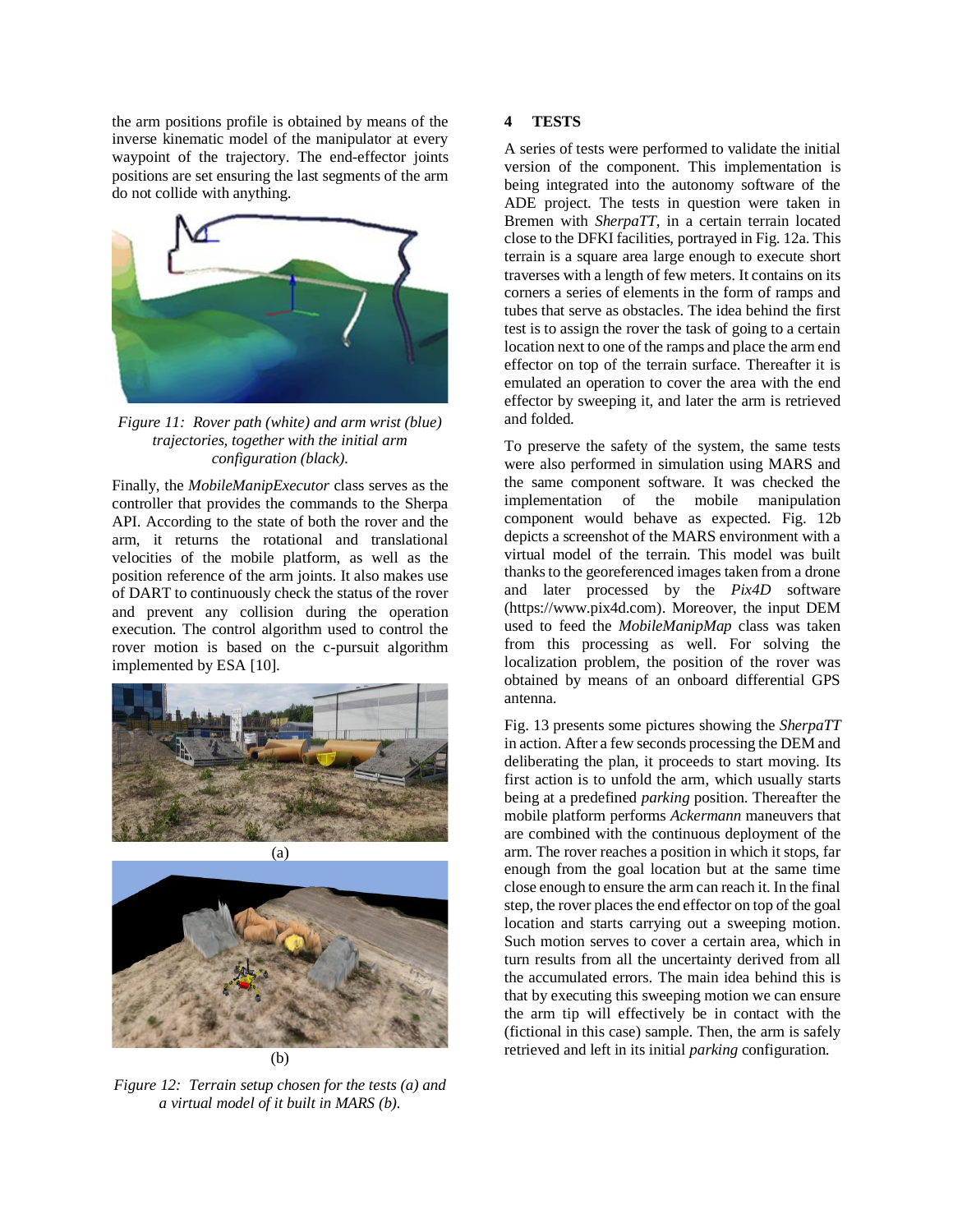





*Figure 13: First test done to check the proper functioning of the mobile manipulation software.*

The goal of the second test was to prove a hypothetical situation in which it is of great interest to deploy the arm on top of an obstacle. The main idea was to make the rover reach a position that the component would in nominal functioning consider as forbidden, but in fact would be reachable. In the current state of the component, the software would state that there would not exist any feasible plan since it does not allow the rover to get so close to an obstacle. For this particular case, the rover would stop in a place where for certain heading angles its wheels could collide with the obstacle element, so special care is needed for performing this operation. It is worth mentioning, we are not accounting for the reconfiguration capabilities of *SherpaTT* to modify its footprint but considering it as static. Therefore, we lay out this situation to justify the utilization of a workflow including the simulation tool to complement the Mobile Manipulation planning component.

To effectively make the rover reach such a location, obstacles are not considered, i.e. the threshold values for slope and roughness mentioned in the previous section are not considered. This entails the problem of ensuring the rover's safety is not jeopardized. As stated, this is solved thanks to the use of the simulator: it serves to verify that the integrity of the rover would be in fact preserved. Fig. 14 shows how the rover manages to get quite close to the ramp, enough to be inadvisable to turn on the spot, i.e. turn with zero radius. The sweeping operation was slightly modified to make the end effector move at a higher height, on top of the ramp.









(d) *Figure 14: Second test where the plan produced allows the rover to get closer to the ramp. (a-c) It is simulated beforehand to identify the exact parametrization to be used on the operation (d).*